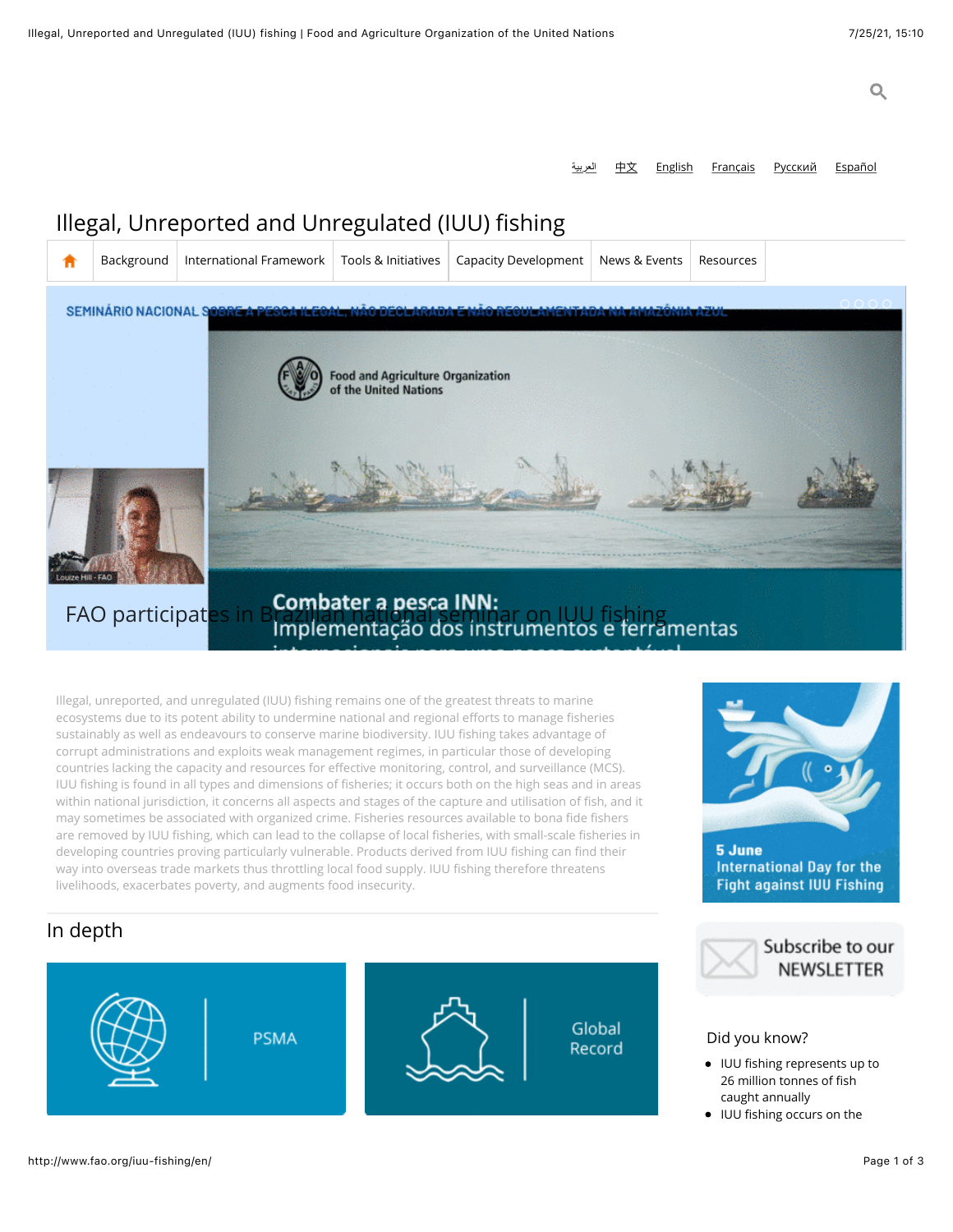

## Latest



## [Four reasons illegal, unreported and unregulated \(IUU\)](http://www.fao.org/iuu-fishing/resources/detail/en/c/1412867/) fishing affects us and what we can do about it

Don't let the words put you off: Illegal, Unreported and Unregulated (IUU) fishing has a greater impact on your life than you may realise. IUU fishing is one of the biggest threats to our oceans, impacting the sustainability of fisheries,...



## [Video: Illegal, unreported and unregulated](http://www.fao.org/iuu-fishing/resources/detail/en/c/1403704/) fishing | Sustainable fishing starts with us

Although the impacts of illegal, unreported and unregulated fishing on world oceans, trade, and coastal communities can be substantial, most consumers

seldom think of IUU fishing as an obstacle to the sustainability of our ocean. When illicitly caught fish ends...



## [Get Involved!](http://www.fao.org/iuu-fishing/resources/detail/en/c/1403969/)

On 5 December 2017 the United Nations General Assembly, in its annual resolution on sustainable fisheries, proclaimed 5 June as the International Day for the Fight Against Illegal, Unreported and Unregulated (IUU) Fishing. The date marks a historic event, namely the day...

high seas and in other areas within national jurisdiction, especially effecting coastal rural populations in vulnerable areas

- IUU fishing may sometimes be associated with other crimes
- FAO is working closely with IMO, ILO and UNODC to counter IUU fishing and associated illicit activities

#### Events

**08/05/2023 - 12/05/2023** [Fourth Meeting of the Parties to the](http://www.fao.org/port-state-measures/news-events/detail/en/c/1412292/) PSMA **Indonesia**

#### Related Links

FAO Fisheries and [Aquaculture Department](http://www.fao.org/)

[Sustainable Development](https://sustainabledevelopment.un.org/sdg14) Goal 14

ILO Convention No.188 ["Work in Fishing Convention"](http://www.ilo.org/dyn/normlex/en/f?p=NORMLEXPUB:12100:0::NO::P12100_ILO_CODE:C188)

#### Contact

[FAO-IUU@fao.org](mailto:fao-iuu@fao.org)